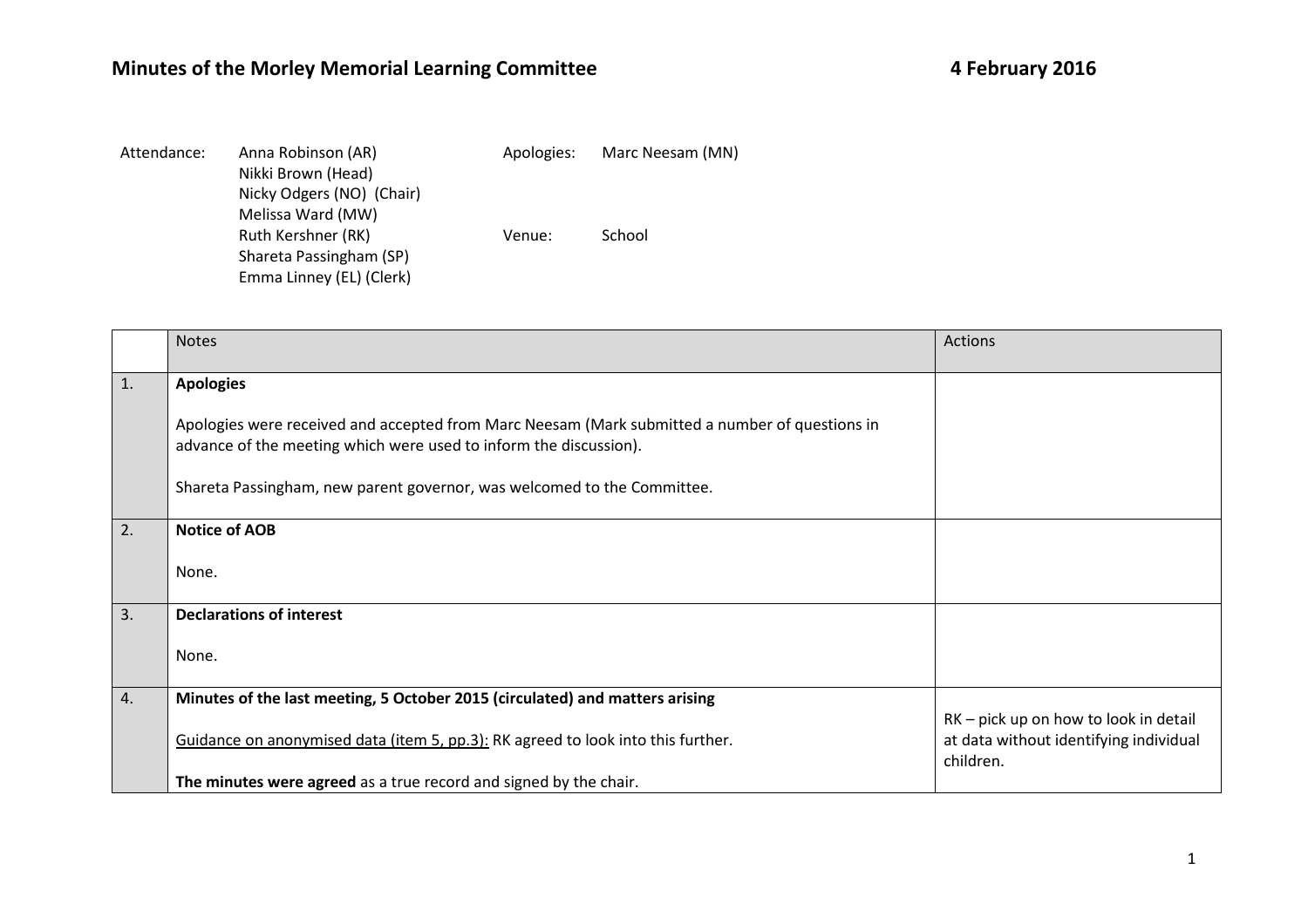|    | <b>Notes</b>                                                                                                                                                                                                                                                                                                                                                                                                                                                                                                                                                                                                                                                                                                                                                                                                                                                                                                       | <b>Actions</b>                               |
|----|--------------------------------------------------------------------------------------------------------------------------------------------------------------------------------------------------------------------------------------------------------------------------------------------------------------------------------------------------------------------------------------------------------------------------------------------------------------------------------------------------------------------------------------------------------------------------------------------------------------------------------------------------------------------------------------------------------------------------------------------------------------------------------------------------------------------------------------------------------------------------------------------------------------------|----------------------------------------------|
|    |                                                                                                                                                                                                                                                                                                                                                                                                                                                                                                                                                                                                                                                                                                                                                                                                                                                                                                                    | Clerk - upload minutes to school<br>website. |
| 5. | Data Autumn term 2015 (circulated)                                                                                                                                                                                                                                                                                                                                                                                                                                                                                                                                                                                                                                                                                                                                                                                                                                                                                 |                                              |
|    | Reception<br>MW introduced the Reception data for the autumn term and circulated a useful summary of the new<br>baseline assessment. She noted that this year's assessment was a pilot, and that the data would not be<br>used to track children's progress or attainment through to Y6. It was noted that 62% of children achieved<br>'typical' scores compared with the national average of 37%. This was not unexpected as children usually<br>start at Morley with a high entry point. MW advised that children who scored low levels of well-being and<br>involvement would be targeted with additional intervention and differentiated activities throughout the<br>year in order to ensure that they demonstrate a good level of development in July.<br>The Committee discussed the baseline assessment and how it would work in practice, particularly for<br>children who arrive at the school mid-year. |                                              |
|    | A GB asked why scores for PSD appeared to be low.                                                                                                                                                                                                                                                                                                                                                                                                                                                                                                                                                                                                                                                                                                                                                                                                                                                                  |                                              |
|    | MW: This had been the case at other schools in the pilot and was due to the requirement to answer 'yes or<br>no' to statements, rather than to broadly agree that a child had fulfilled each criteria.                                                                                                                                                                                                                                                                                                                                                                                                                                                                                                                                                                                                                                                                                                             |                                              |
|    | MW provided information about the different ways children in EY were assessed.                                                                                                                                                                                                                                                                                                                                                                                                                                                                                                                                                                                                                                                                                                                                                                                                                                     |                                              |
|    | Key Stage 1 and 2<br>The Head gave an overview of the autumn term progress and attainment data and the new no-levels<br>approach. This was the first data compiled by teachers under the new national curriculum, and the new<br>national benchmarking standards had only been received this week. She advised caution in reading the data<br>given all the changes, and felt that it was not yet reliable as teachers were not yet secure or confident in<br>their assessment of children against the new NC. Given this, NB advised there was limited value in<br>scrutinising the no-levels data.                                                                                                                                                                                                                                                                                                               |                                              |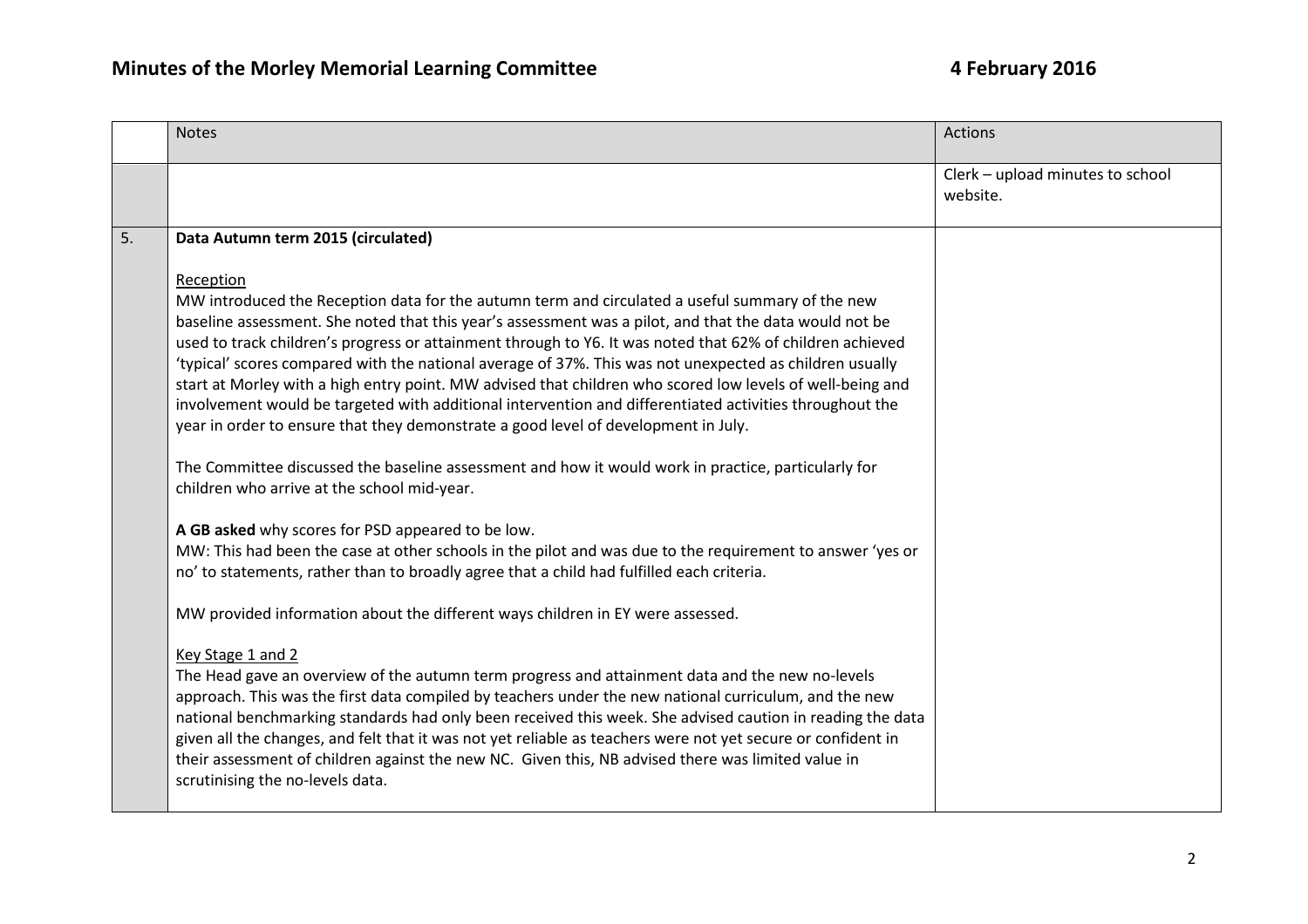## 4 February 2016

| <b>Notes</b>                                                                                                                                                                                                                                                                                                                                                                                                                                                                                                                                                                                  | Actions |
|-----------------------------------------------------------------------------------------------------------------------------------------------------------------------------------------------------------------------------------------------------------------------------------------------------------------------------------------------------------------------------------------------------------------------------------------------------------------------------------------------------------------------------------------------------------------------------------------------|---------|
| A GB asked how best to help teachers' judgements of banding become more reliable.<br>Head: Lots of systems were already in place including cross year-group moderation, work scrutiny, and<br>additional time for lesson planning. She noted that the previous NC had been in place for over 15 years and<br>that it would take time, effort and energy for teachers to get up to speed on the new one. This was a<br>daunting prospect and a difficult time for schools.                                                                                                                     |         |
| The Head also talked about how children now have to meet all statements in order to achieve age related<br>expectations (ARE), unlike the previous best-fit approach. GBs should therefore expect to see progress and<br>attainment in writing in particular drop due to children's spelling and handwriting. GBs understood this and<br>agreed that it was important to be ready for this at the end of the year and to find ways to ensure children<br>and staff were not demoralised.                                                                                                      |         |
| Reading<br>Given the seemingly low scores for reading in KS2, and concern about the reliability and robustness of the<br>TT data, the Head felt it appropriate for all KS2 children to sit the New Group Reading Test (NGRT), an<br>independent reading screening test, as a way to benchmark the autumn term data and assess whether<br>there were specific children who would benefit from intervention. The Test gives an individual reading age,<br>reading score and percentile score. The Head was pleased to report that the results showed no cause for<br>concern in any year group. |         |
| A GB asked whether the school was starting to build a database of the TT assessment statements and what<br>they meant in practice.<br>Head: Confirmed that this was the case, initially in reading, writing and maths. However, there was concern<br>that if the framework doesn't match the KS2 statutory tests, the school's internal assessment results would<br>not meet the national ones. She advised that the priority of teachers was still to focus on teaching and<br>learning in the classroom, and not on assessment and data. The Committee welcomed this.                       |         |
| Learning walk<br>The Head took the Committee on a walk through a number of KS1 and 2 classrooms to look at the learning<br>environment, an identified priority in the SDP. The Head reported that at the recent Keeping In Touch (KIT)<br>visit from the local authority advisor, staff had been praised for the very high quality of the learning                                                                                                                                                                                                                                            |         |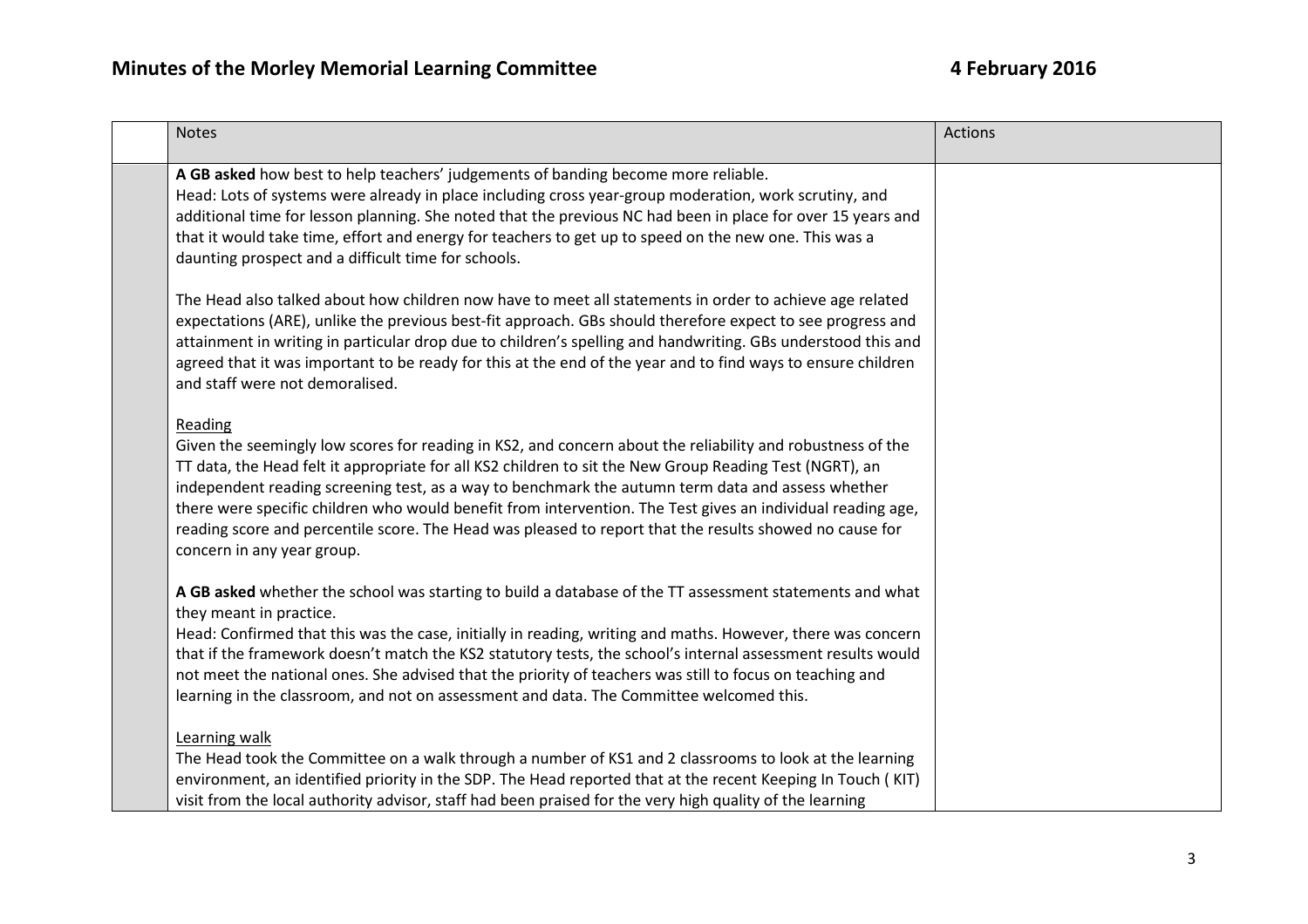|    | <b>Notes</b>                                                                                                                                                                                                                                                                                                                                                                                                                                                                                  | Actions |
|----|-----------------------------------------------------------------------------------------------------------------------------------------------------------------------------------------------------------------------------------------------------------------------------------------------------------------------------------------------------------------------------------------------------------------------------------------------------------------------------------------------|---------|
|    | environment. The advisor had praised the quality and presentation of the children's books, and the obvious<br>pride children took in their work. The Committee asked the Head to pass on its thanks to teachers.                                                                                                                                                                                                                                                                              |         |
|    | A GB asked what impact the new NC and banding was having on staff, particularly in relation to<br>performance management.<br>Head: work scrutiny was being used along side data and learning objectives to ensure fairness.                                                                                                                                                                                                                                                                   |         |
|    | A GB asked how the school would be tracking trends, e.g. progress of boys compared with girls, given the<br>unreliability of the data.                                                                                                                                                                                                                                                                                                                                                        |         |
|    | Head: Admitted that until the data was more robust, trends were difficult to track. The SLT was however<br>finding other ways to support analysis, for example the next work scrutiny would be looking at books of PP<br>children. The Committee asked the Head, where possible, to report differences between different groups to<br>enable the GB to see trends more easily. (e.g. to show the gap between attainment of PP and non-PP<br>children, or the gap between boys and girls etc). |         |
|    | A GB asked if standardised tests were available under the new banding system.<br>Head: Felt that these were not yet robust or reliable. Among other things, teachers were using abacus<br>(termly assessments) and statutory word lists to monitor children's learning and understanding in spelling                                                                                                                                                                                          |         |
|    | A GB asked how best to show appreciation of teachers and recognition of their hard work.<br>Head: Felt that teachers see the GB as having a mostly 'monitoring' role and that a simple gesture following<br>the learning walk would be appreciate.                                                                                                                                                                                                                                            |         |
| 6. | Policy reviews: Home Learning (new) (circulated)                                                                                                                                                                                                                                                                                                                                                                                                                                              |         |
|    | The Head introduced the new policy, which was drafted in collaboration with teachers and partially in<br>response to requests from parents for clarification on home learning at school. The Head felt that the policy<br>was sufficiently open ended to allow year group teachers the flexibility to assign home learning where<br>appropriate.                                                                                                                                              |         |
|    | The Committee discussed the value and aim of home working, and the difference between weekly home<br>learning and long-term projects. The Committee agreed with the Head that the latter was an important way<br>of giving children choice and independence.                                                                                                                                                                                                                                  |         |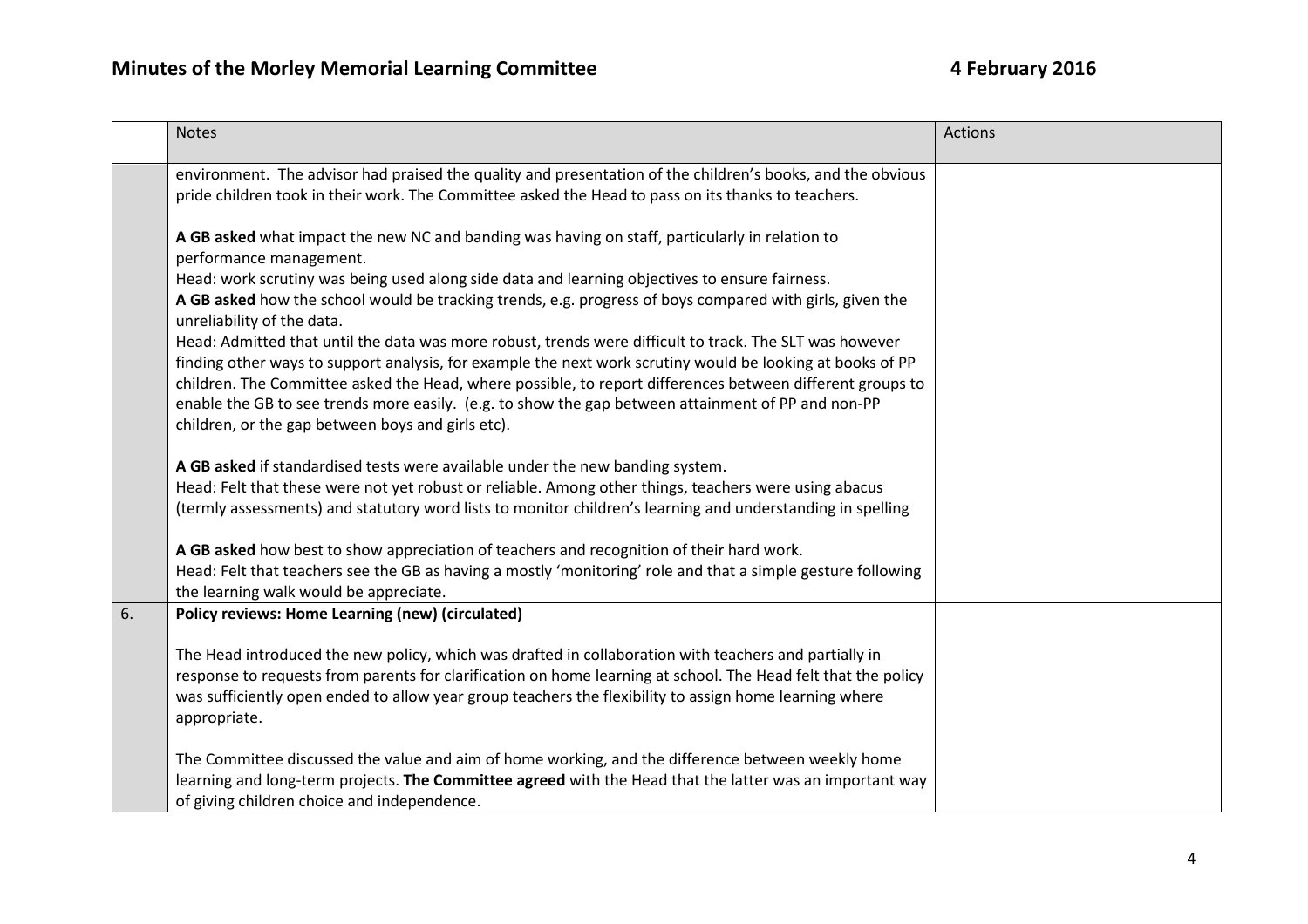|    | <b>Notes</b>                                                                                                                                                                                                                                                                                                                                                                                                                                                                                                                                                                                                                                                                                                                                                                                                                                                                                                                                                                                                           | Actions                                                        |
|----|------------------------------------------------------------------------------------------------------------------------------------------------------------------------------------------------------------------------------------------------------------------------------------------------------------------------------------------------------------------------------------------------------------------------------------------------------------------------------------------------------------------------------------------------------------------------------------------------------------------------------------------------------------------------------------------------------------------------------------------------------------------------------------------------------------------------------------------------------------------------------------------------------------------------------------------------------------------------------------------------------------------------|----------------------------------------------------------------|
|    | The Committee agreed the policy and would review it again in 3 years.                                                                                                                                                                                                                                                                                                                                                                                                                                                                                                                                                                                                                                                                                                                                                                                                                                                                                                                                                  | Clerk: Upload policy to school website                         |
| 7. | SEN visit report, Autumn 2015 (circulated)                                                                                                                                                                                                                                                                                                                                                                                                                                                                                                                                                                                                                                                                                                                                                                                                                                                                                                                                                                             |                                                                |
|    | RK highlighted key points to her report. The Committee agreed to discuss the issues in more detail at the<br>next meeting, with particular focus on how the new SEN/D code of practice was being implemented within<br>school and how the school could meet the challenges of limited support from the local authority. It was also                                                                                                                                                                                                                                                                                                                                                                                                                                                                                                                                                                                                                                                                                    | Head - raise SEN/D funding issue with<br>Resources Committee.\ |
|    | felt that the Resources Committee should consider the impact of decreases in funding as part of its budget<br>setting discussions this term.                                                                                                                                                                                                                                                                                                                                                                                                                                                                                                                                                                                                                                                                                                                                                                                                                                                                           | Carry forward SEN/D discussion to<br>next meeting.             |
|    | The Head advised that she had recently advertised for a new assistant head post with responsibility for<br>inclusion, which would ease the burden on Kerry (Deputy Head).                                                                                                                                                                                                                                                                                                                                                                                                                                                                                                                                                                                                                                                                                                                                                                                                                                              |                                                                |
| 8. | <b>Creative Curriculum (paper circulated)</b>                                                                                                                                                                                                                                                                                                                                                                                                                                                                                                                                                                                                                                                                                                                                                                                                                                                                                                                                                                          |                                                                |
|    | Discussion focused on what a "creative curriculum" would look like at Morley, what challenges the school<br>face in achieving the goals and what broad approach the school would like to adopt to achieve these goals.<br>NB described her vision of establishing a physical environment which stimulated the imagination, clarifying<br>with staff what the expectations were for being "creative" and developing the teaching of arts subjects.<br>Challenges are around staff recruitment and retention which impact on the ability of the school to<br>implement plans, and the amount of time staff are currently having to devote to getting to grips with new<br>assessment procedures and planning the new curriculum. Broad approaches to deliver the "creative<br>curriculum" are a plan to and recruit more specialist teachers to deliver arts subjects and possibly trying to<br>achieve recognised awards such as Arts Mark which would provide teachers with a clear and robust<br>framework to follow. |                                                                |
|    | It was agreed that more work was required to unpick what the school's wider vision statement meant and<br>how its goals could be measured, and that focus should be given to this across the GB over the coming 12<br>months.                                                                                                                                                                                                                                                                                                                                                                                                                                                                                                                                                                                                                                                                                                                                                                                          |                                                                |